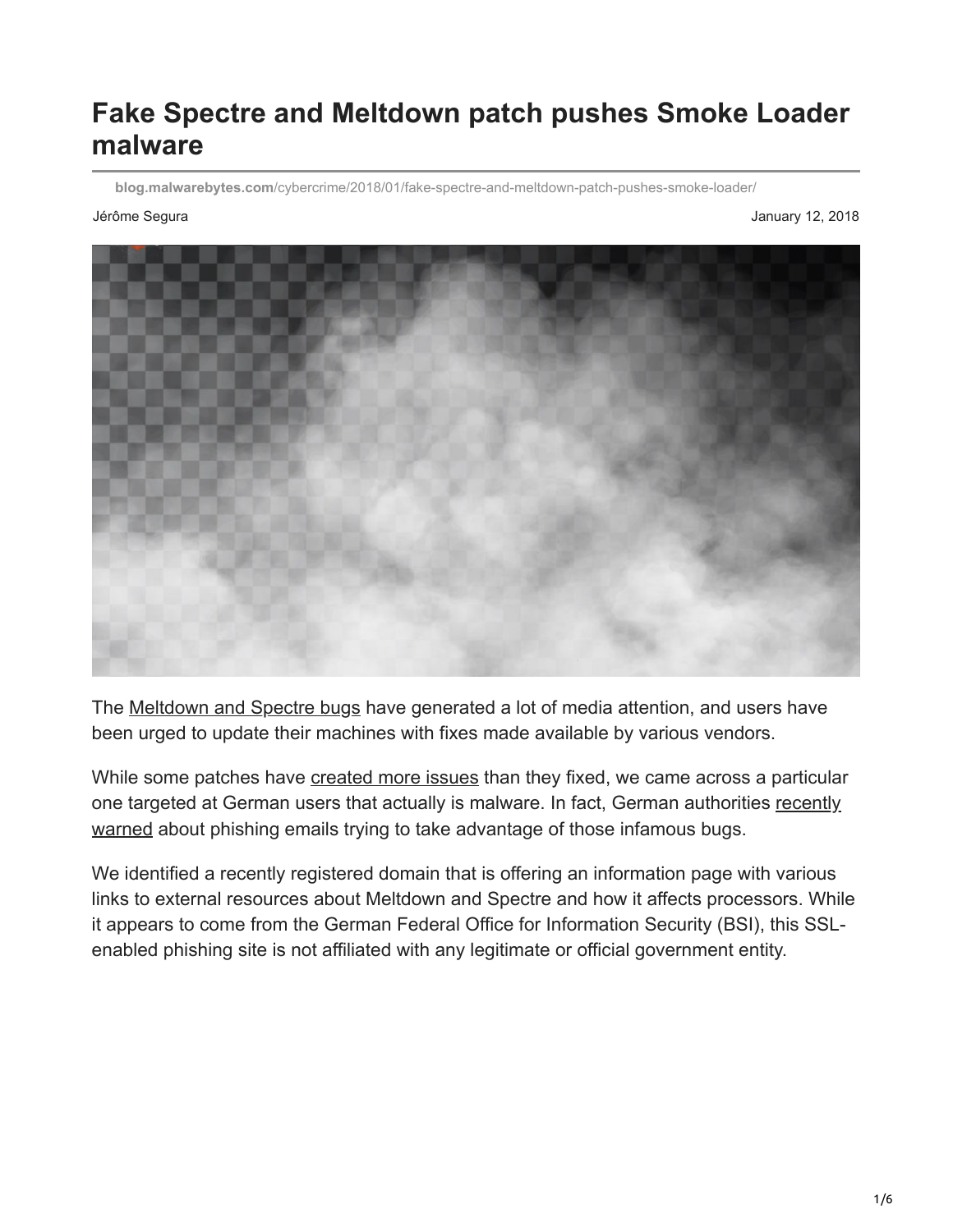

Moreover, the same fraudulent domain has a link to a ZIP archive (*Intel-AMD-SecurityPatch-11-01bsi.zip*) containing the so-called patch (Intel-AMD-SecurityPatch-10-1-v1.exe), which really is a piece of malware.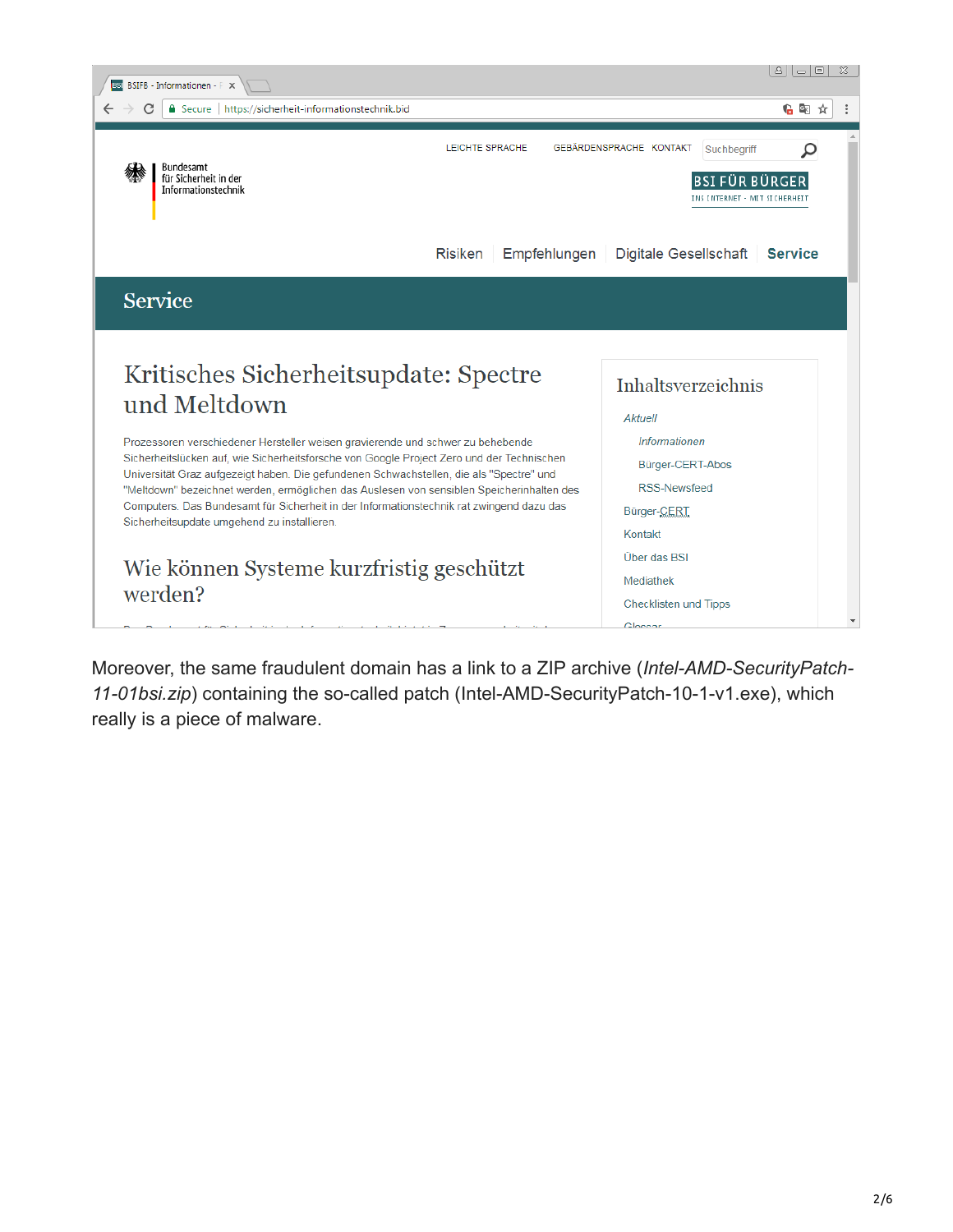| BSI BSIFB - Informationen - P X                                                                                                                                                                                                                                                                                                |                                                          |                               |                          |  |  |  |
|--------------------------------------------------------------------------------------------------------------------------------------------------------------------------------------------------------------------------------------------------------------------------------------------------------------------------------|----------------------------------------------------------|-------------------------------|--------------------------|--|--|--|
| $\rightarrow c$                                                                                                                                                                                                                                                                                                                | Secure   https://sicherheit-informationstechnik.bid      |                               |                          |  |  |  |
| Updates zum Schließen der Lücken:<br>Das Sicherheitsupdate sollte umgehend auf allen normalen PCs installiert werden. Alle<br>gängigen Windows Betriebssysteme werden unterstützt.<br>Microsoft Windows:<br>Bitte laden Sie sofort das Sicherheitsupdate herunter und installieren Sie dieses:<br>Link zum Herunterladen: Hier |                                                          |                               |                          |  |  |  |
| Die Installation findet im Hir<br>Lücken                                                                                                                                                                                                                                                                                       | Edit View Favorites Tools Help<br>File:<br>45<br>¤<br>V. | ึ่งเ                          | <u> HDK</u>              |  |  |  |
| Unter Umständen kann es vo<br>fälschlicherweise ausschlag                                                                                                                                                                                                                                                                      | Add Extract Test Copy Move Delete Info<br>Fb             |                               |                          |  |  |  |
| innerhalb der Prozessoren A                                                                                                                                                                                                                                                                                                    | Name                                                     | Packed Size Modified<br>Size: |                          |  |  |  |
| das Update kurzzeitig zu pau                                                                                                                                                                                                                                                                                                   | Intel-AMD-SecurityPatch-10-1-v1.exe                      | 246 272                       | 132 033 2018-01-11 15:59 |  |  |  |
|                                                                                                                                                                                                                                                                                                                                |                                                          |                               |                          |  |  |  |
|                                                                                                                                                                                                                                                                                                                                | ш                                                        |                               |                          |  |  |  |
|                                                                                                                                                                                                                                                                                                                                | 0 object(s) selected                                     |                               |                          |  |  |  |

Upon running it, users will infect themselves with [Smoke Loader](https://blog.malwarebytes.com/threat-analysis/2016/08/smoke-loader-downloader-with-a-smokescreen-still-alive/), a piece of malware that can retrieve additional payloads. Post-infection traffic shows the malicious file attempting to connect to various domains and sending encrypted information: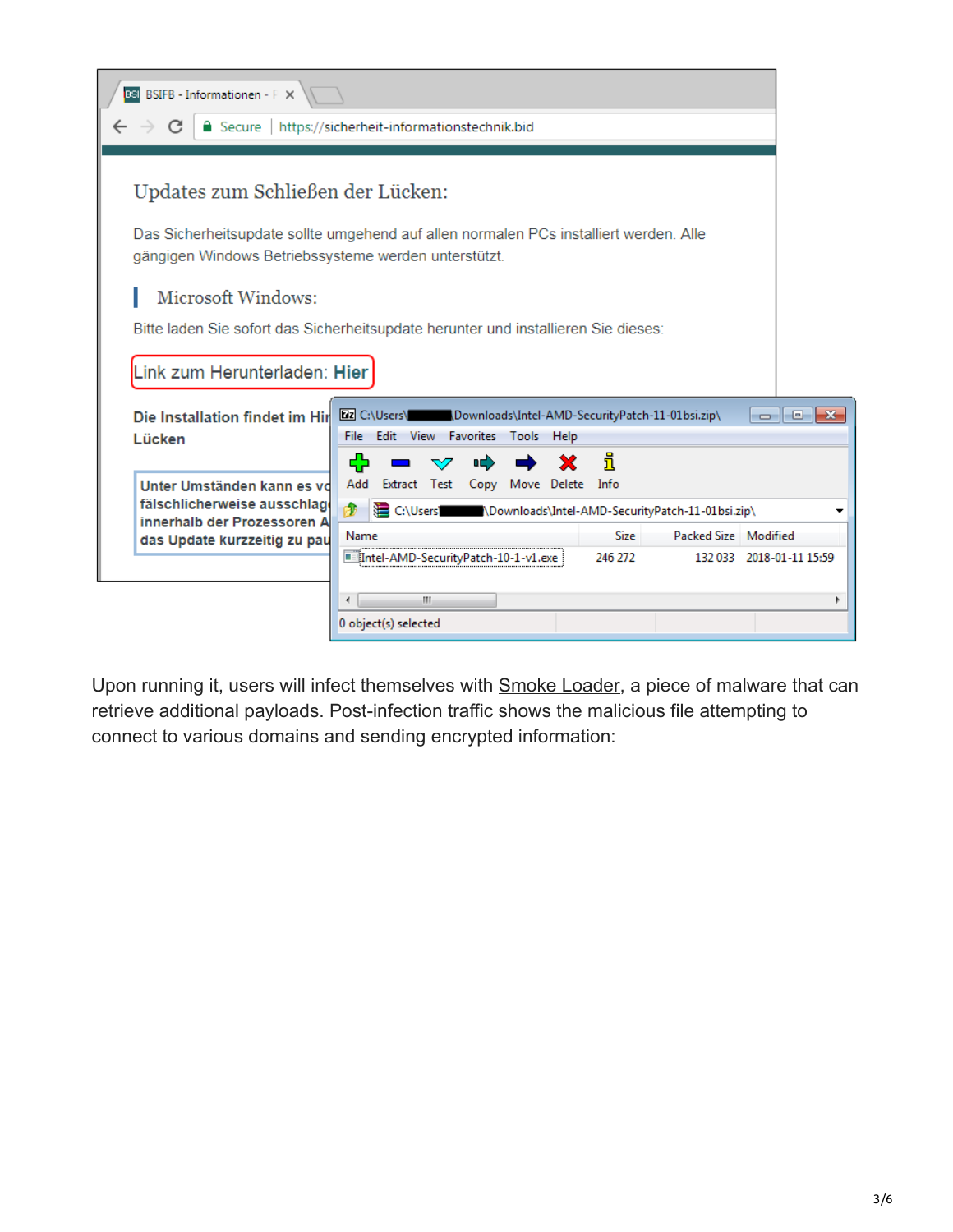| Protocol                                                                                                                                                                                                                                                                                       | Method                                   | Result     | Host<br>. U                                                 | Body<br>Content-Type             |  |  |
|------------------------------------------------------------------------------------------------------------------------------------------------------------------------------------------------------------------------------------------------------------------------------------------------|------------------------------------------|------------|-------------------------------------------------------------|----------------------------------|--|--|
| <b>HTTPS</b>                                                                                                                                                                                                                                                                                   | <b>GET</b>                               | 200        | sicherheit-informationstechnik.bid<br>I.                    | 132,253<br>application/zip       |  |  |
| <b>HTTP</b>                                                                                                                                                                                                                                                                                    | POST                                     | 502        | service-consultingavarage.ru                                | text/html; char<br>512           |  |  |
| <b>HTTP</b>                                                                                                                                                                                                                                                                                    | POST                                     | 502        | localprivat-support.ru                                      | 512<br>text/html; char           |  |  |
| <b>HTTP</b>                                                                                                                                                                                                                                                                                    | POST                                     | 502        | coolwater-ltd-supportid.ru                                  | text/html; char<br>512           |  |  |
| <b>HTTP</b>                                                                                                                                                                                                                                                                                    | POST                                     | 502        | service-consultingavarage.ru                                | 512<br>text/html; char           |  |  |
| <b>HTTP</b>                                                                                                                                                                                                                                                                                    | POST                                     | 502        | localprivat-support.ru                                      | 512<br>text/html; char           |  |  |
| <b>HTTP</b>                                                                                                                                                                                                                                                                                    | POST                                     | 502        | coolwater-ltd-supportid.ru                                  | text/html; char<br>512           |  |  |
| <b>HTTP</b>                                                                                                                                                                                                                                                                                    | POST                                     | 502        | service-consultingavarage.ru                                | text/html; char<br>512           |  |  |
| <b>HTTP</b>                                                                                                                                                                                                                                                                                    | POST                                     | 502        | localprivat-support.ru                                      | 512<br>text/html; char           |  |  |
| <b>HTTP</b>                                                                                                                                                                                                                                                                                    | POST                                     | 502        | coolwater-ltd-supportid.ru                                  | 512<br>text/html; char           |  |  |
| <b>HTTP</b>                                                                                                                                                                                                                                                                                    | POST                                     | 502        | service-consultingavarage.ru                                | 512<br>text/html; char           |  |  |
| <b>HTTP</b>                                                                                                                                                                                                                                                                                    | POST                                     | 502        | localprivat-support.ru                                      | text/html; char<br>512           |  |  |
| Request                                                                                                                                                                                                                                                                                        |                                          | Response   | Ħ<br>Properties                                             |                                  |  |  |
| <b>Headers</b>                                                                                                                                                                                                                                                                                 | <b>TextView</b>                          | SyntaxView | <b>WebForms</b><br>Auth<br><b>HexView</b><br><b>Cookies</b> | Raw<br><b>XML</b><br><b>JSON</b> |  |  |
| POST http://service-consultingavarage.ru/ HTTP/1.1<br>Cache-Control: no-cache<br>Pragma: no-cache<br>Content-Type: application/x-www-form-urlencoded<br>User-Agent:<br>Proxy-Connection: Keep-Alive<br>Content-Length: 63<br>Host: service-consultingavarage.ru<br>Rx KJ6\$ 4푐<br>$+7$ $C + 7$ |                                          |            |                                                             |                                  |  |  |
| ≺⊡<br>&                                                                                                                                                                                                                                                                                        | <b>ras</b>                               |            | 1-0                                                         |                                  |  |  |
| ∢                                                                                                                                                                                                                                                                                              |                                          |            | ш                                                           |                                  |  |  |
|                                                                                                                                                                                                                                                                                                | Find (press Ctrl+Enter to highlight all) |            |                                                             | View in Notepad                  |  |  |

The [Subject Alternative Name](https://en.wikipedia.org/wiki/Subject_Alternative_Name) field within the abused SSL certificate shows other properties [associated with the .bid domain, including one that is a German template for a fake Adobe](https://blog.malwarebytes.com/wp-content/uploads/2018/01/fakeFlash.png) Flash Player update.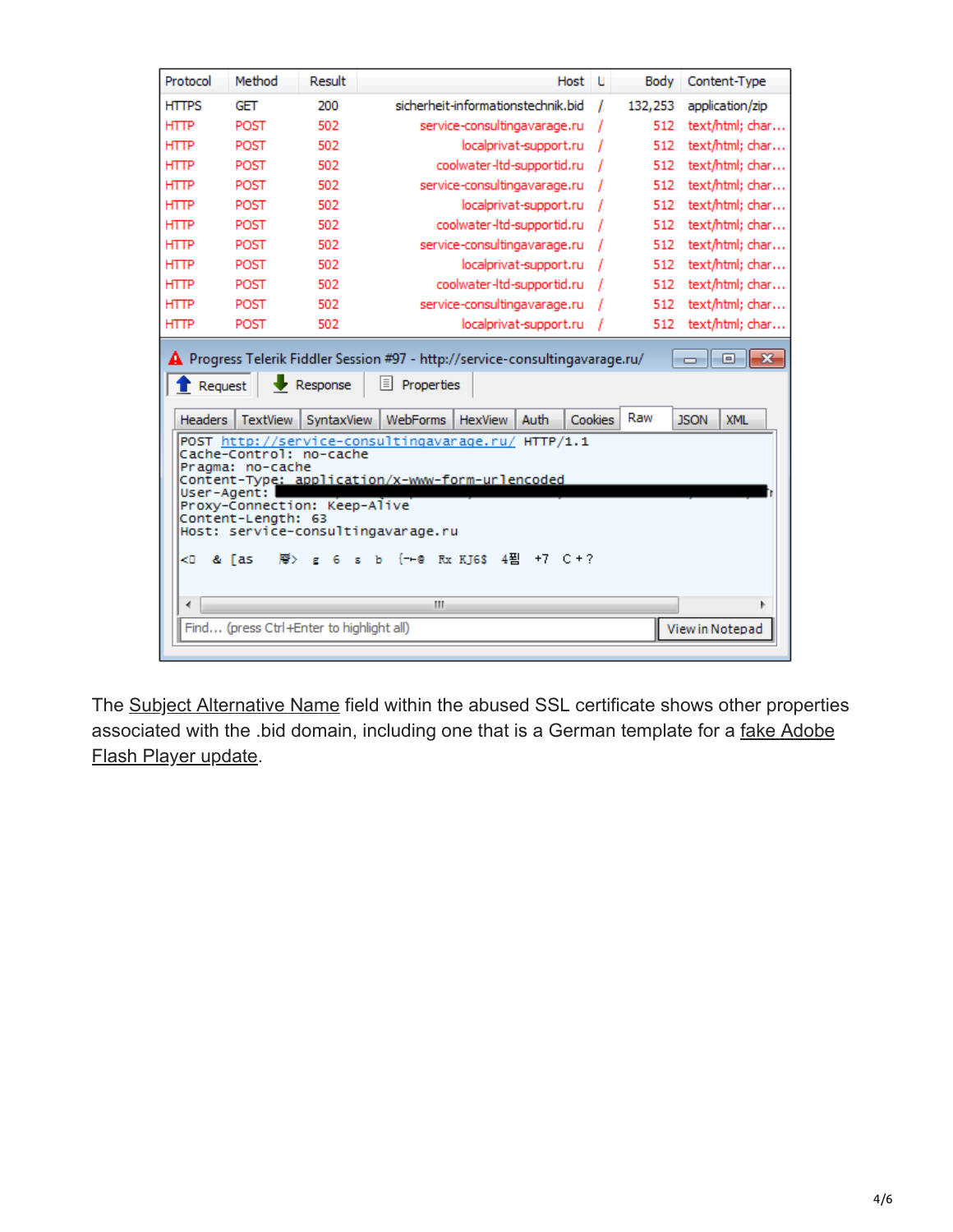| ×<br>Progress Telerik Fiddler Session #1 - http://sicherheit-informationstechnik.bid:443<br>П                                                                                                                                                                                                                                                                                                                                                                                                                                                                                                                                                                                                                                                                                                                                                                                                                                                                                                                                                                                                                                                                                                                                                      |                                          |              |  |         |             |  |             |                 |          |
|----------------------------------------------------------------------------------------------------------------------------------------------------------------------------------------------------------------------------------------------------------------------------------------------------------------------------------------------------------------------------------------------------------------------------------------------------------------------------------------------------------------------------------------------------------------------------------------------------------------------------------------------------------------------------------------------------------------------------------------------------------------------------------------------------------------------------------------------------------------------------------------------------------------------------------------------------------------------------------------------------------------------------------------------------------------------------------------------------------------------------------------------------------------------------------------------------------------------------------------------------|------------------------------------------|--------------|--|---------|-------------|--|-------------|-----------------|----------|
| Request<br>Response                                                                                                                                                                                                                                                                                                                                                                                                                                                                                                                                                                                                                                                                                                                                                                                                                                                                                                                                                                                                                                                                                                                                                                                                                                | $\equiv$ Properties                      |              |  |         |             |  |             |                 |          |
| TextView<br>SyntaxView<br><b>Headers</b>                                                                                                                                                                                                                                                                                                                                                                                                                                                                                                                                                                                                                                                                                                                                                                                                                                                                                                                                                                                                                                                                                                                                                                                                           | ImageView HexView                        | WebView Auth |  | Caching | Cookies Raw |  | <b>JSON</b> | <b>XML</b>      |          |
| Encrypted HTTPS traffic flows through this CONNECT tunnel. HTTPS Decryption is enabled in Fiddler, so decrypted sessions running in this<br>tunnel will be shown in the Web Sessions list.                                                                                                                                                                                                                                                                                                                                                                                                                                                                                                                                                                                                                                                                                                                                                                                                                                                                                                                                                                                                                                                         |                                          |              |  |         |             |  |             |                 |          |
| Secure Protocol: Tis12<br>Cipher: Aes128 128bits<br>Hash Algorithm: Sha256 ?bits<br>Key Exchange: ECDHE_RSA (0xae06) 256bits                                                                                                                                                                                                                                                                                                                                                                                                                                                                                                                                                                                                                                                                                                                                                                                                                                                                                                                                                                                                                                                                                                                       |                                          |              |  |         |             |  |             |                 |          |
| == Server Certificate ==========<br>[Subject]<br>CN=sni253413.cloudflaressl.com, OU=PositiveSSL Multi-Domain, OU=Domain Control Validated                                                                                                                                                                                                                                                                                                                                                                                                                                                                                                                                                                                                                                                                                                                                                                                                                                                                                                                                                                                                                                                                                                          |                                          |              |  |         |             |  |             |                 |          |
| [Issuer]<br>CN=COMODO ECC Domain Validation Secure Server CA 2, O=COMODO CA Limited, L=Salford, S=Greater Manchester, C=GB                                                                                                                                                                                                                                                                                                                                                                                                                                                                                                                                                                                                                                                                                                                                                                                                                                                                                                                                                                                                                                                                                                                         |                                          |              |  |         |             |  |             |                 |          |
| [Serial Number]<br>566223914FD2EBC7CC7DF7DB3AB8248A                                                                                                                                                                                                                                                                                                                                                                                                                                                                                                                                                                                                                                                                                                                                                                                                                                                                                                                                                                                                                                                                                                                                                                                                |                                          |              |  |         |             |  |             |                 |          |
| [Not Before] <br>1/10/2018 4:00:00 PM                                                                                                                                                                                                                                                                                                                                                                                                                                                                                                                                                                                                                                                                                                                                                                                                                                                                                                                                                                                                                                                                                                                                                                                                              |                                          |              |  |         |             |  |             |                 |          |
| [Not After]<br>7/20/2018 4:59:59 PM                                                                                                                                                                                                                                                                                                                                                                                                                                                                                                                                                                                                                                                                                                                                                                                                                                                                                                                                                                                                                                                                                                                                                                                                                |                                          |              |  |         |             |  |             |                 |          |
| [Thumbprint]<br>2DA2987448D568C36046B8BFF56C84A49D965127                                                                                                                                                                                                                                                                                                                                                                                                                                                                                                                                                                                                                                                                                                                                                                                                                                                                                                                                                                                                                                                                                                                                                                                           |                                          |              |  |         |             |  |             |                 |          |
| [Subject Alt Names]<br>, sni253413.cloudflaressl.com, *.bggolook.com, *.bgsearchgo.com, *.bigmountsurveys.online, *.checkminfo.com,<br>".convenzionigalilei.altervista.org, ".de-flashplayer-update.download, ".dietanadzis.club, ".easyweightlosing.co, ".fille-sexe.fr,<br>*foundationracing.ms, *.honestsurveys.review, *.infodatalookup.com, *.lookdataup.com, *.lookupalrts.com, *.lookupint.com, *.moto-tout-<br> terrain.fr, *.oxoohin.info, *.peoplrecords.com, *.searchveri.com, *.select.md, *.sicherheit-informationstechnik.bid, *.spilookup.com,<br>.spylookup.com, *.storagecontainersmemphistn.com, *.surveygrip.space, *.thinnersol.com, *.truedatacheck.com, bggolook.com,<br>bgsearchgo.com, bigmountsurveys.online, checkminfo.com, convenzionigalilei.altervista.org, de-flashplayer-update.download,<br>dietanadzis.club, easyweightlosing.co, fille-sexe.fr, foundationracing.ms, honestsurveys.review, infodatalookup.com, lookdataup.com,<br>lookupalits.com, lookupint.com, moto tout terrain.fr, oxoohin.info, peoplrecords.com, searchveri.com, select.md, sicherheit-<br>informationstechnik.bid, spilookup.com, spylookup.com, storagecontainersmemphistn.com, surveygrip.space, thinnersol.com,<br>truedatacheck.com |                                          |              |  |         |             |  |             |                 |          |
| 18:12<br>624/1,910                                                                                                                                                                                                                                                                                                                                                                                                                                                                                                                                                                                                                                                                                                                                                                                                                                                                                                                                                                                                                                                                                                                                                                                                                                 | Find (press Ctrl+Enter to highlight all) |              |  |         |             |  |             | View in Notepad | $\cdots$ |

We immediately contacted Comodo and CloudFlare to report on this abuse and within minutes the site did not resolve anymore thanks to CloudFlare's quick response. Malwarebytes users were already protected at zero-hour against this malware.

|                                                                                                                                                                         | Malwarebytes   PREMIUM                                         |                            |             | My Account                             |  |  |  |  |
|-------------------------------------------------------------------------------------------------------------------------------------------------------------------------|----------------------------------------------------------------|----------------------------|-------------|----------------------------------------|--|--|--|--|
| <b>Dashboard</b>                                                                                                                                                        | Scan<br>Scan Schedule                                          |                            |             |                                        |  |  |  |  |
| Scan                                                                                                                                                                    | <b>Custom Scan Results: 1 of 1 identified item is selected</b> |                            |             |                                        |  |  |  |  |
| To quarantine the selected items, click Quarantine Selected. If you don't want to quarantine any of the detected items, click<br>Quarantine<br>Cancel, More Information |                                                                |                            |             |                                        |  |  |  |  |
| Reports                                                                                                                                                                 | <b>Threat Type</b>                                             | Name                       | Object Type | Location                               |  |  |  |  |
| Settings                                                                                                                                                                | Malware                                                        | Generic.Malware/Suspicious | File        | C:\INTEL-AMD-SECURITYPATCH-10-1-V1.EXE |  |  |  |  |